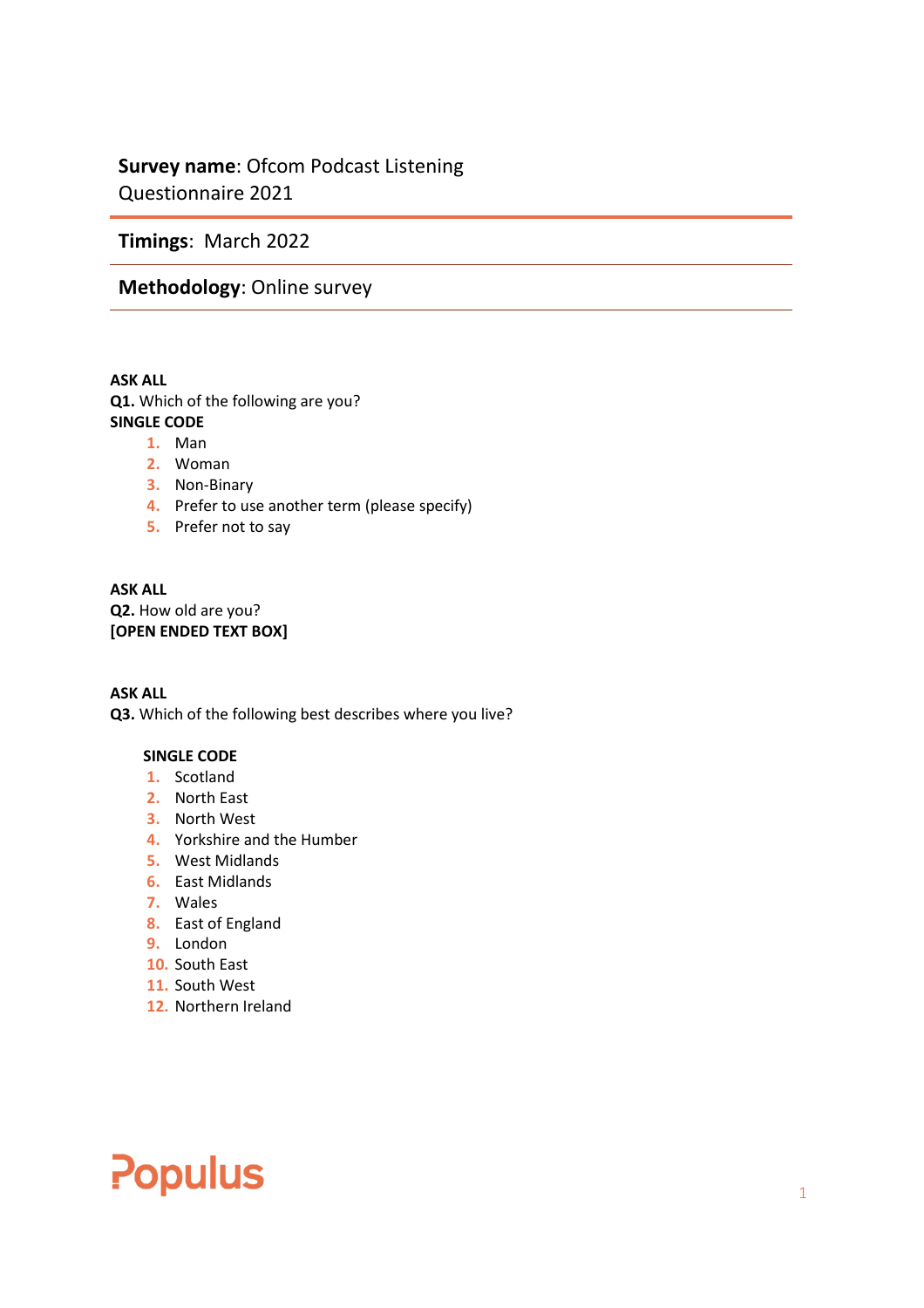**Q4.** Can you please tell us the occupation of the chief income earner? The chief income earner is the person with the largest income living in your household, whether from employment, pensions, state benefits, investments, or any other source.

*If two or more related people in the household have equal income, please think of this question with the oldest in mind. The chief income earner can be of either sex, with no preference to either.*

## **ENTER SOCIAL GRADER [SEG ALGORITHM GENERATES SEG]**

**INTRODUCTION.** We are conducting research on behalf of UK's communications regulator Ofcom, who are looking to understand attitudes to and use of different types of audio content. Are you willing to complete this questionnaire?

## **SINGLE CODE**

- **1.** Yes I am willing to take part
- **2.** No I am not willing to take part **– CLOSE**

### **ASK ALL**

**Q5.** How often, if at all, do you listen to any of the following?

### **GRID ROWS – RANDOMISE ORDER**

- **a)** A radio station that plays music (e.g. BBC Radio 2, Heart, Classic FM) *(LOCK WITH CODE B)*
- **b)** A radio station that is mainly speech-based (e.g. BBC Radio 4, LBC, talkSPORT)
- **c)** Your personal music you have stored on a digital device (e.g. on a smartphone, mp3 player)
- **d)** An online music service (e.g. Spotify, Amazon Music)
- **e)** Your personal music collection on CD, vinyl record or cassette tapes
- **f)** A podcast
- **g)** An audiobook (digital/online and physical)
- **h)** TV music video channels for background listening (e.g. 4Music) *(LOCK WITH CODE I)*
- **i)** Music video websites or apps for background listening (e.g. YouTube)
- **j)** Social audio services (e.g. Clubhouse)
- **k)** Other type of audio content (e.g. Time to Walk by Apple Fitness+, guided audio meditation) *(CODE TO APPEAR LAST)*

#### **GRID COLUMNS – SINGLE CODE**

- **1.** Several times a day
- **2.** About once a day
- **3.** Several times a week
- **4.** About once a week
- **5.** Several times a month
- **6.** About once a month
- **7.** Less often
- **8.** Never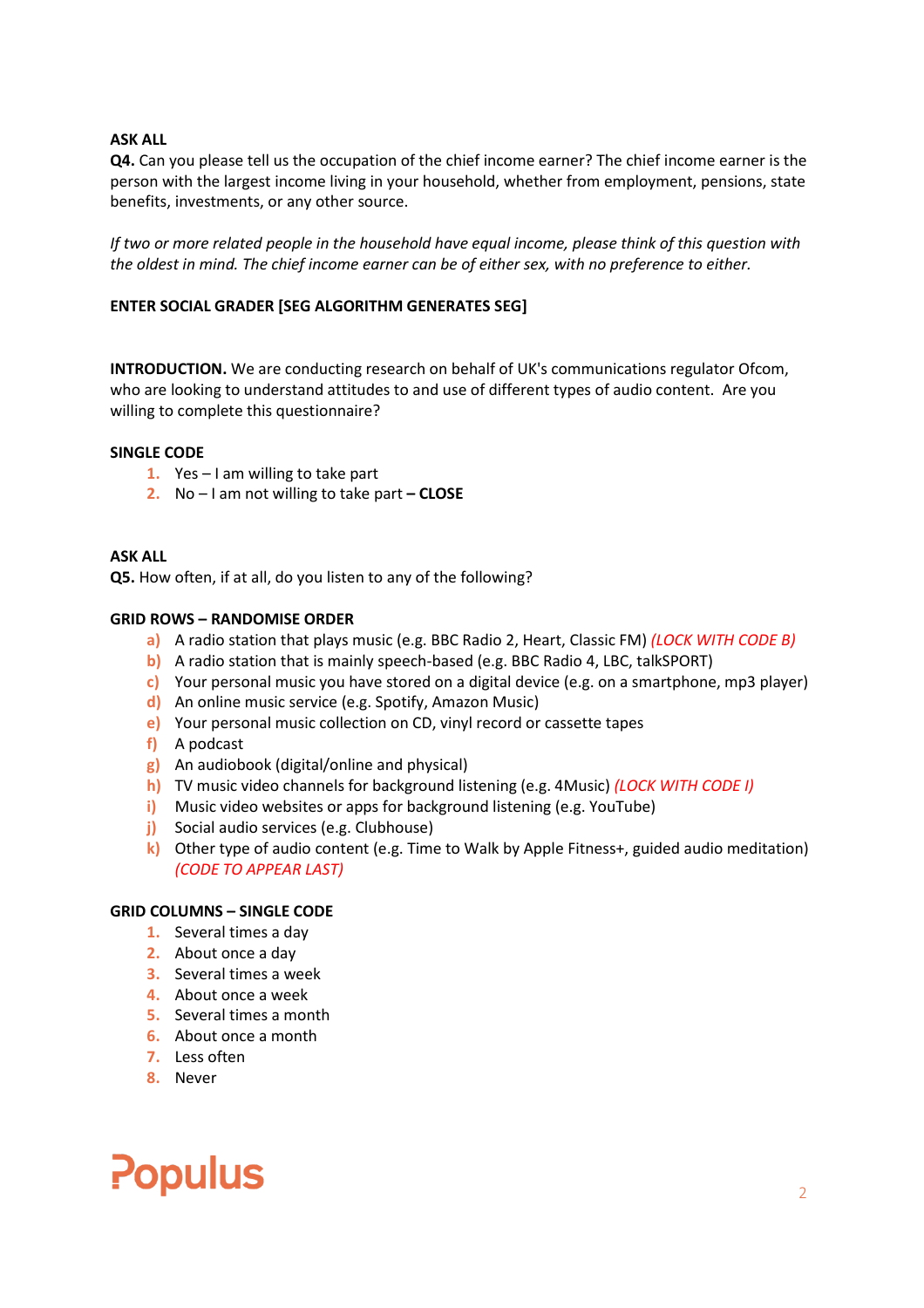## **ASK ALL WHO NEVER LISTEN TO PODCASTS IN Q5 (CODE 8 NEVER)**

**Q6A.** Have you ever listened to a podcast in the past?

### **SINGLE CODE**

- 1. Yes
- 2. No

## **ASK ALL WHO LISTENED TO PODCASTS IN THE PAST BUT DO NOT CURRENTLY (CODE 1 IN Q6) Q6B.** Why did you stop listening to podcasts?

### **MULTI CODE**

- 1. I don't have enough time to listen to podcasts
- 2. I can't find any podcasts that interest me
- 3. I find listening to podcasts inconvenient
- 4. I used to listen when I was travelling to and from work but I now work from home more
- 5. I used to listen when I was at the gym or while exercising but haven't done that as often
- 6. Other (WRITE IN)

### **ASK ALL WHO HAVE NEVER LISTENED TO PODCASTS (CODE 2 IN Q6)**

**Q6C.** Why have you never listened to a podcast?

#### **MULTI CODE**

- 1. I don't have enough time to listen to podcasts
- 2. I don't know how to access podcasts
- 3. I don't know what podcasts are
- 4. I don't have an appropriate device to be able to listen to podcasts
- 5. There are no podcasts that I find interesting
- 6. Not interested in listening to podcasts
- 7. I don't like listening to speech content
- 8. Other

## **ASK ALL WHO DO NOT LISTEN TO PODCASTS REGULARLY (CODES 5-7 IN Q5 FOR PODCASTS)**

**Q6D.** You said that you listen to podcasts occasionally, why do you not listen to podcasts more often?

#### **MULTI CODE**

- 1. I don't have enough time to listen to more podcasts
- 2. I can't find any podcasts that interest me
- 3. I find listening to podcasts inconvenient
- 4. I used to listen when I was travelling to and from work but I now work from home more
- 5. I used to listen when I was at the gym or while exercising but haven't done that as often
- 6. The podcast(s) I subscribe to are issued less than weekly
- 7. Other (WRITE IN)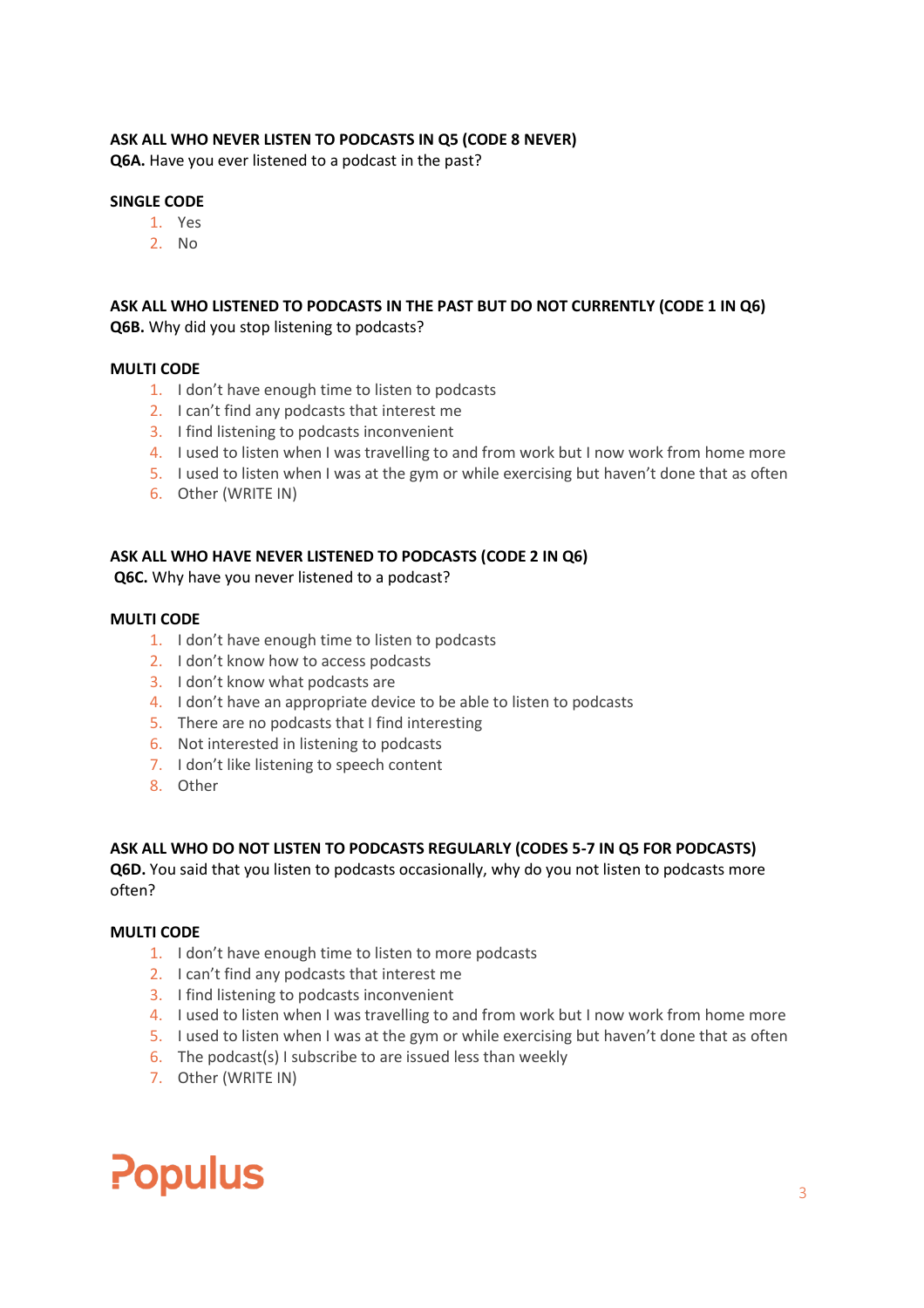**Q6E.** Which, if any, of these do you think best describes a podcast:

## **SINGLE CODE**

- 1. Audio content with the word 'podcast' in the title
- 2. Short, speech-based audio content that I can listen to at my convenience
- 3. A series of audio programmes about a particular topic
- 4. Audio content I can subscribe to and get notifications when a new episode is available
- 5. YouTube video clips from the same provider published on a regular basis
- 6. Catch-up radio programmes (just the same as they were broadcast on the radio)
- 7. Catch-up radio programmes (cut-down to a shorter length)
- 8. Other (please specify)

## **ASK ALL WHO LISTEN TO PODCASTS IN Q5 (CODES 1-7 FOR PODCAST IN Q5)**

**Q6F.** For how long have you been listening to podcasts?

## **SINGLE CODE**

- **1.** Less than 6 months
- **2.** Less than a year but more than 6 months
- **3.** 1-2 years
- **4.** 3-4 years
- **5.** 5 or more years
- **6.** Can't remember

## **ASK ALL WHO LISTEN TO PODCASTS IN Q5**

**Q6G.** Compared to when you first started listening to podcasts, would you say you currently listen to…

## **SINGLE CODE**

- **1.** More podcasts than when you first started listening
- **2.** Fewer podcasts than when you first started listening
- **3.** About the same amount
- **4.** Don't know

## **ASK ALL WHO SAY THEY LISTEN TO FEWER PODCASTS THAN COMPARED TO WHEN THEY FIRST STARTED LISTENING (CODE 2 IN Q7)**

**Q6H.** You said you currently listen to fewer podcasts than you did compared to when you first started listening, why is this?

## **MULTI CODE**

- 9. I don't have enough time to listen to more podcasts
- 10. I can't find any podcasts that interest me
- 11. I find listening to podcasts inconvenient
- 12. It is hard to find what I want to listen to

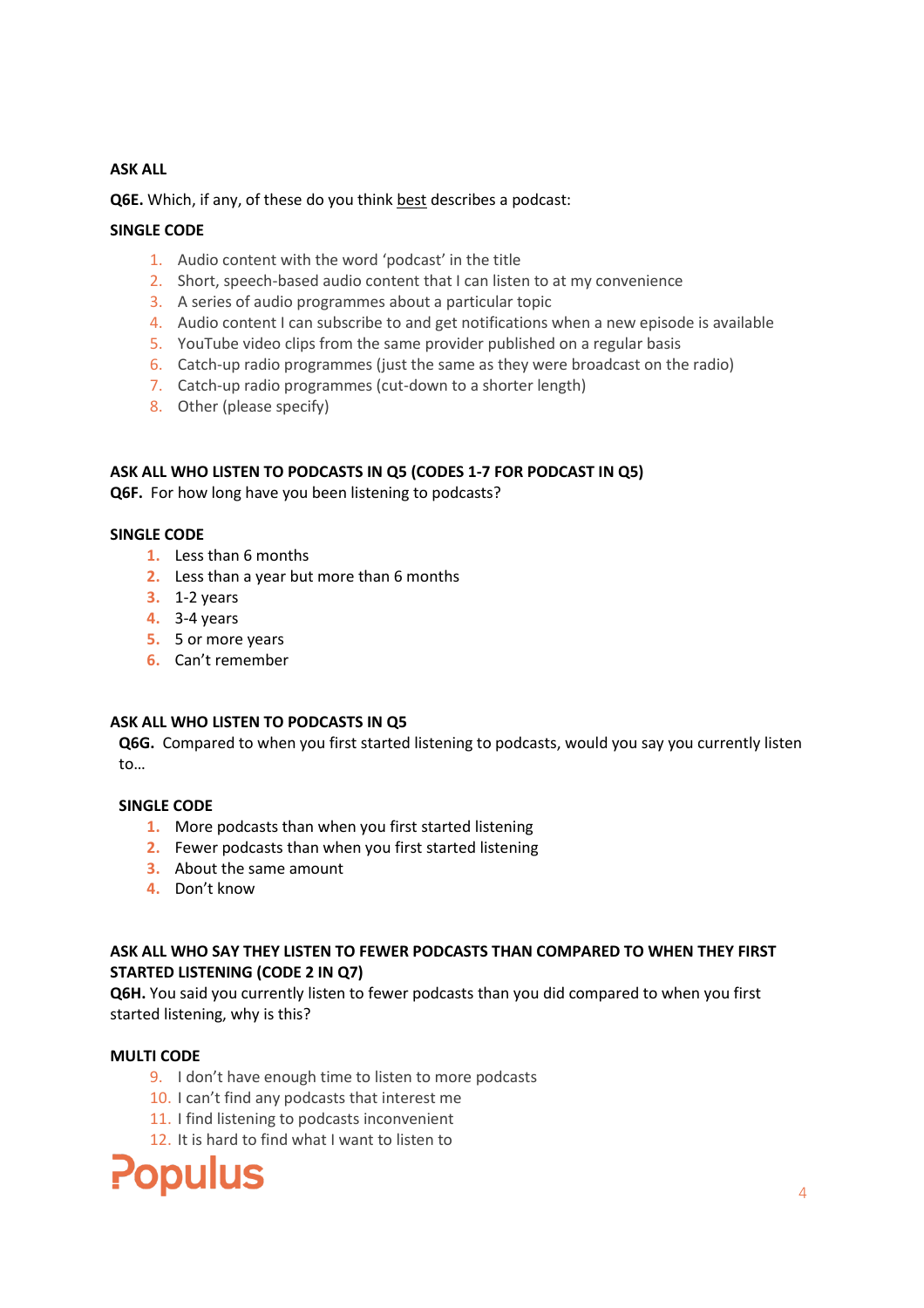- 13. I used to listen when I was travelling to and from work but I now work from home more
- 14. I used to listen when I was at the gym or while exercising but haven't done that as often
- 15. Other (WRITE IN)

**Q6I.** Where do you tend to hear about new podcasts?

## **MULTI CODE - DO NOT RANDOMISE**

- 1. Word of mouth (friends / family)
- 2. Social media sites (e.g. Facebook or Instagram)
- 3. Newspapers (including print and website/app versions)
- 4. Magazines (including print and website/app versions)
- 5. Any other websites/apps e.g. via search engines
- 6. Mentions or interviews on radio programmes
- 7. Mentions or interviews in television programmes
- 8. Other TV advertising e.g. trailers or adverts *(LOCK WITH CODE 7)*
- 9. From where I listen to podcasts e.g. Spotify, BBC Sounds
- 10. I don't hear about new podcasts
- 11. Don't know

## **THE FOLLOWING QUESTIONS WILL ONLY BE ASKED TO REGULAR/WEEKLY PODCAST USERS (CODES 1-4 FOR PODCASTS IN Q5)**

## **ASK ALL**

**Q7.** Earlier you mentioned you regularly listen to **[IF PODCAST ONLY:** podcasts. **IF PODCAST + 1 OTHER AUDIO CONTENT:** podcasts and [INSERT OTHER AC FROM Q4]. **IF PODCAST + 2 OR MORE OTHER AUDIO CONTENT:** podcasts, [INSERT OTHER OC FROM Q4] and other audio content.**]** When do you usually listen to them?

## **GRID ROWS – ALL AUDIO CONTENT CODED 1-6 AT Q5**

## **GRID COLUMNS – MULTI CODE – RANDOMISE ORDER**

- **1.** When travelling in a car
- **2.** When traveling on public transport
- **3.** While walking
- **4.** While cycling
- **5.** While doing any other exercise
- **6.** While doing housework (e.g. cleaning / cooking / gardening)
- **7.** While at work (including working from home)
- **8.** While at school/college (including remote learning from home)
- **9.** While at home relaxing
- **10.** At bedtime/before going to sleep
- **11.** To help me go to/get back to sleep
- **12.** Other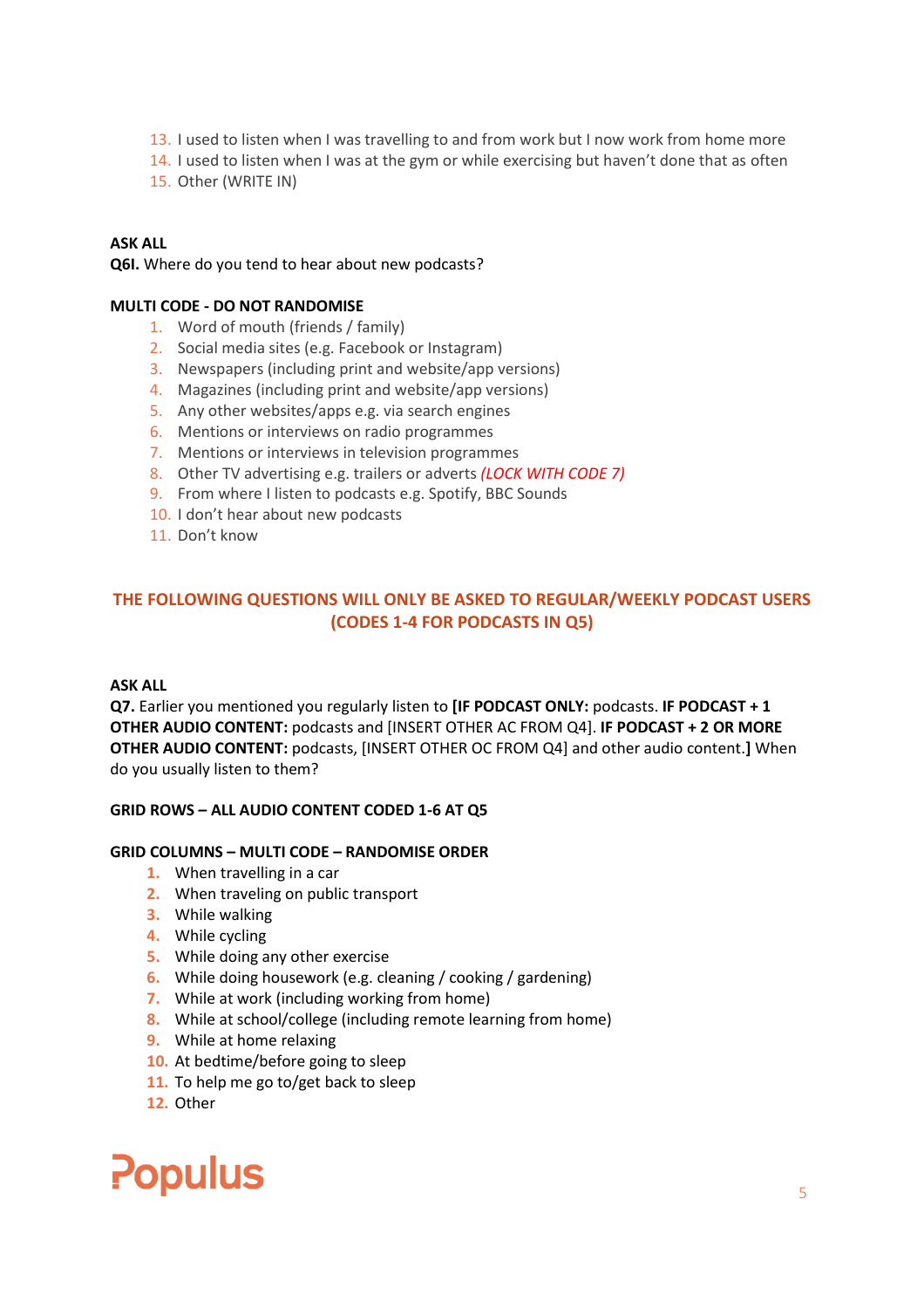**Q8.** And why would you say you listen to each of these?

## **GRID ROWS – ALL AUDIO CONTENT CODED 1-6 AT Q5**

## **GRID COLUMNS – MULTI CODE – RANDOMISE ORDER**

- **1.** For background listening
- **2.** For company
- **3.** To relax
- **4.** To pass the time
- **5.** For practical advice
- **6.** To discover new music
- **7.** For entertainment
- **8.** Habit
- **9.** To give me something to talk about with friends/family
- **10.** To learn something new or improve understanding of something I already know about
- **11.** To make me feel better
- **12.** To catch-up on news
- **13.** Someone else chooses
- **14.** Other reason (WRITE IN)

## *Note to respondent: The following questions are about the podcasts you listen to, it may help you to look at the apps/services you use for podcasts before you answer the next set of questions*

### **ASK ALL**

**Q9.** On average, how many individual podcasts do you listen to in a week? These could include different podcasts or episodes from the same series.

## **OPEN NUMERIC TEXT BOX**

## **ASK ALL**

**Q10.** How many podcast series are you subscribed to?

## **OPEN NUMERIC TEXT BOX**

## **ASK IF CODES 2-6 AT Q10**

**Q11.** And how many of these series are active and are currently releasing podcasts?

## **OPEN NUMERIC TEXT BOX**

## **ASK ALL**

**Q12.** In general, what proportion of individual podcast episodes you subscribe to do you actually get round to listening to?

## **SINGLE CODE**

- **1.** All of them
- **2.** Most of them
- **3.** Some of them

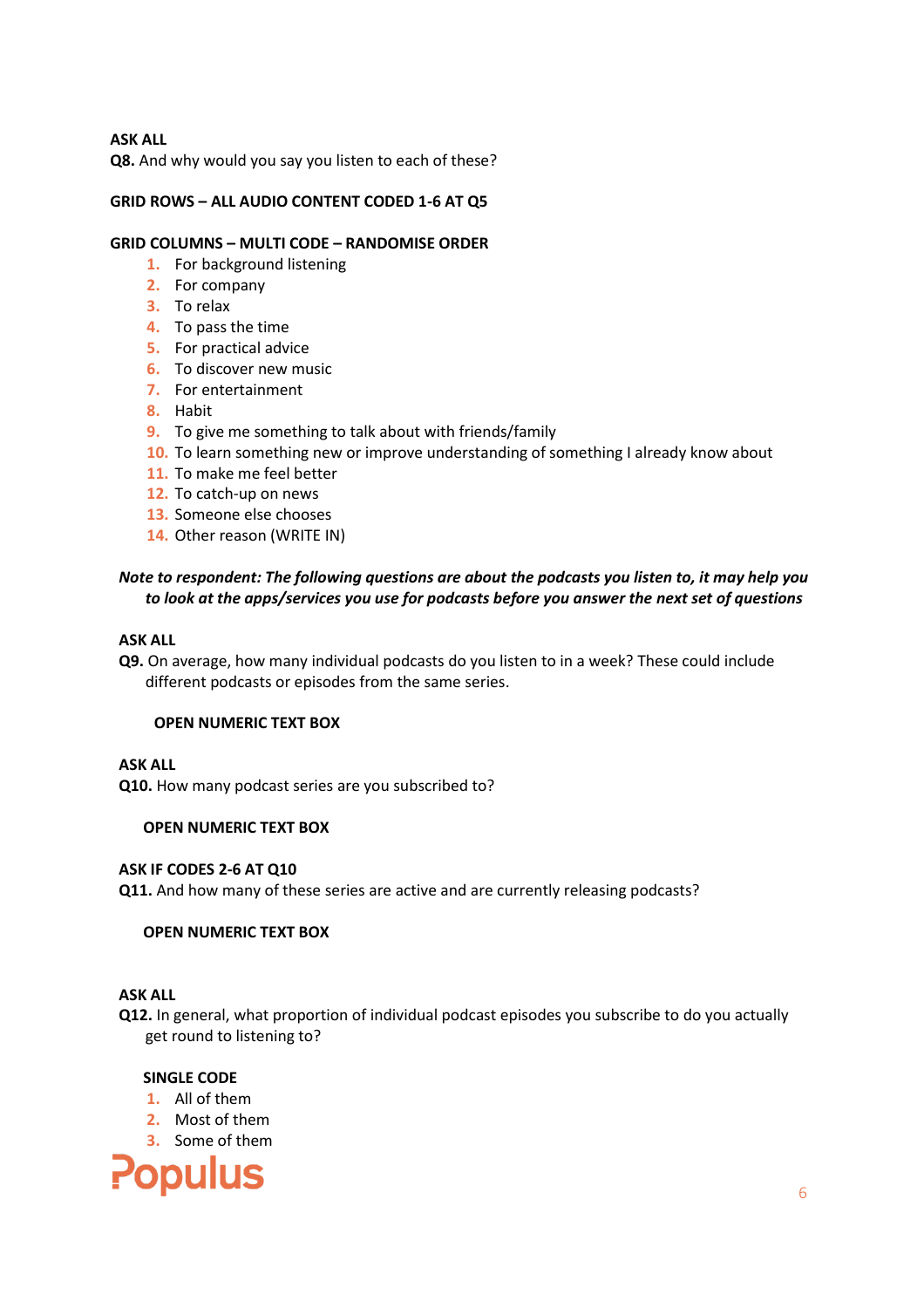- **4.** None of them
- **5.** Don't know

**Q13.** How frequently, if at all, do you listen to these different types of podcasts?

## **GRID ROWS - RANDOMISE ORDER**

- **1.** Arts or music discussion
- **2.** Other music *[locked with 1]*
- **3.** Business
- **4.** Comedy
- **5.** Education
- **6.** Entertainment
- **7.** Discussion and Talk Shows
- **8.** Fiction / drama
- **9.** Food
- **10.** Politics
- **11.** Health and Wellbeing
- **12.** Hobbies
- **13.** News and Current Affairs
- **14.** Science and Technology
- **15.** Society and Culture
- **16.** Football
- **17.** Other Sports *[locked with 16]*
- **18.** Travel
- **19.** True Crime
- **20.** TV and Film
- **21.** Professional Development
- **22.** Other

## **GRID COLUMNS – SINGLE CODE**

- **1.** Several times a day
- **2.** About once a day
- **3.** Several times a week
- **4.** About once a week
- **5.** Several times a month
- **6.** About once a month
- **7.** Less often
- **8.** Never

## **ASK ALL SELECTING 2 OR MORE CODES AT Q13**

**Q17.** And which of these is your favourite?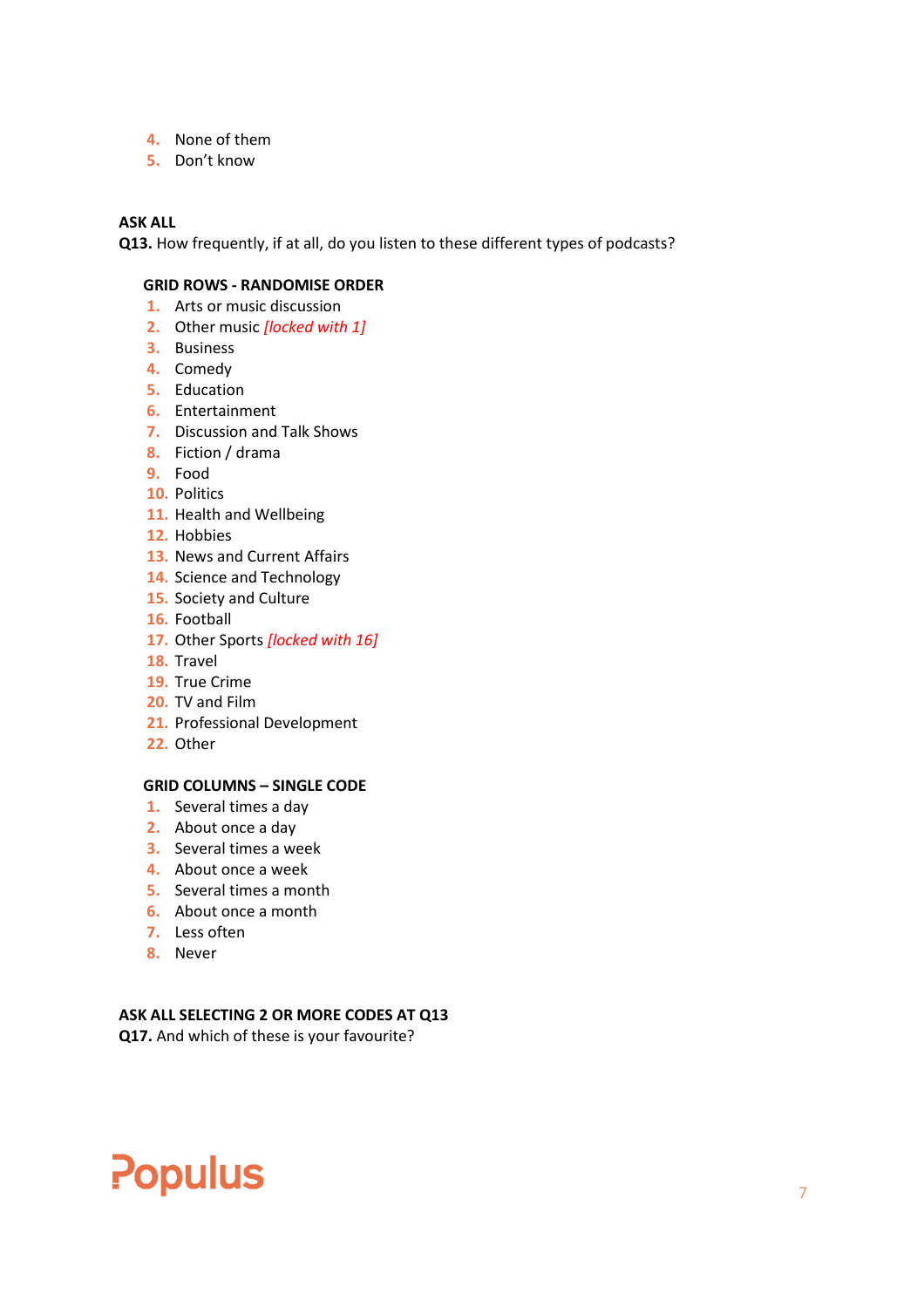**Q18.** Please indicate if you have ever done any of the following as a result of hearing a podcast?

## **MULTICODE – RANDOMISE ORDER**

- **1.** Attended a podcast event (e.g. podcast convention, live recording, live show)
- **2.** Bought podcast-related merchandise
- **3.** Bought products mentioned in the podcast
- **4.** Paid to subscribe to or download a podcast
- **5.** Talked about the podcast on social media
- **6.** Researched more about a topic discussed in the podcast
- **7.** Followed advice/recommendation given in a podcast
- **8.** Listened to a radio show for the first time
- **9.** Talked to friends/family about what you heard
- **10.** Started following someone on social media
- **11.** Listened to other podcasts or audio recommended at the end of a podcast
- **12.** I have thought about creating my own podcast
- **13.** Other

## **ASK ALL**

**Q19.** And how do you tend to access the podcasts you listen to? By this we mean the app or website you use to listen to the podcast, not necessarily who created it.

## **MULTICODE – DO NOT RANDOMISE ORDER [GROUPS TO BE SHOWN ON DIFFERENT SCREENS] GROUP 1:**

- **1.** BBC Sounds (website or app)
- **2.** Globalplayer (website or app)
- **3.** Planetradio.co.uk
- **4.** Websites/apps of non-BBC radio stations (e.g. Heart, Classic, Kiss)
- **5.** RadioPlayer website
- **6.** TuneIn (free service with advertising)
- **7.** TuneIn (paid for version)

## **GROUP 2:**

- **8.** Apple podcasts **/** iTunes
- **9.** Google Podcasts
- **10.** Spotify (free service, includes advertising)
- **11.** Spotify premium (paid for, with no ads)
- **12.** Spotify Premium (on a free trial, with no ads)
- **13.** Amazon Prime Music
- **14.** Amazon Music Unlimited
- **15.** YouTube
- **16.** Audible
- **17.** Soundcloud
- **18.** Deezer
- **19.** Tidal

## **GROUP 3:**

- **20.** BeyondPod
- **21.** DoggCatcher
- **22.** Stitcher

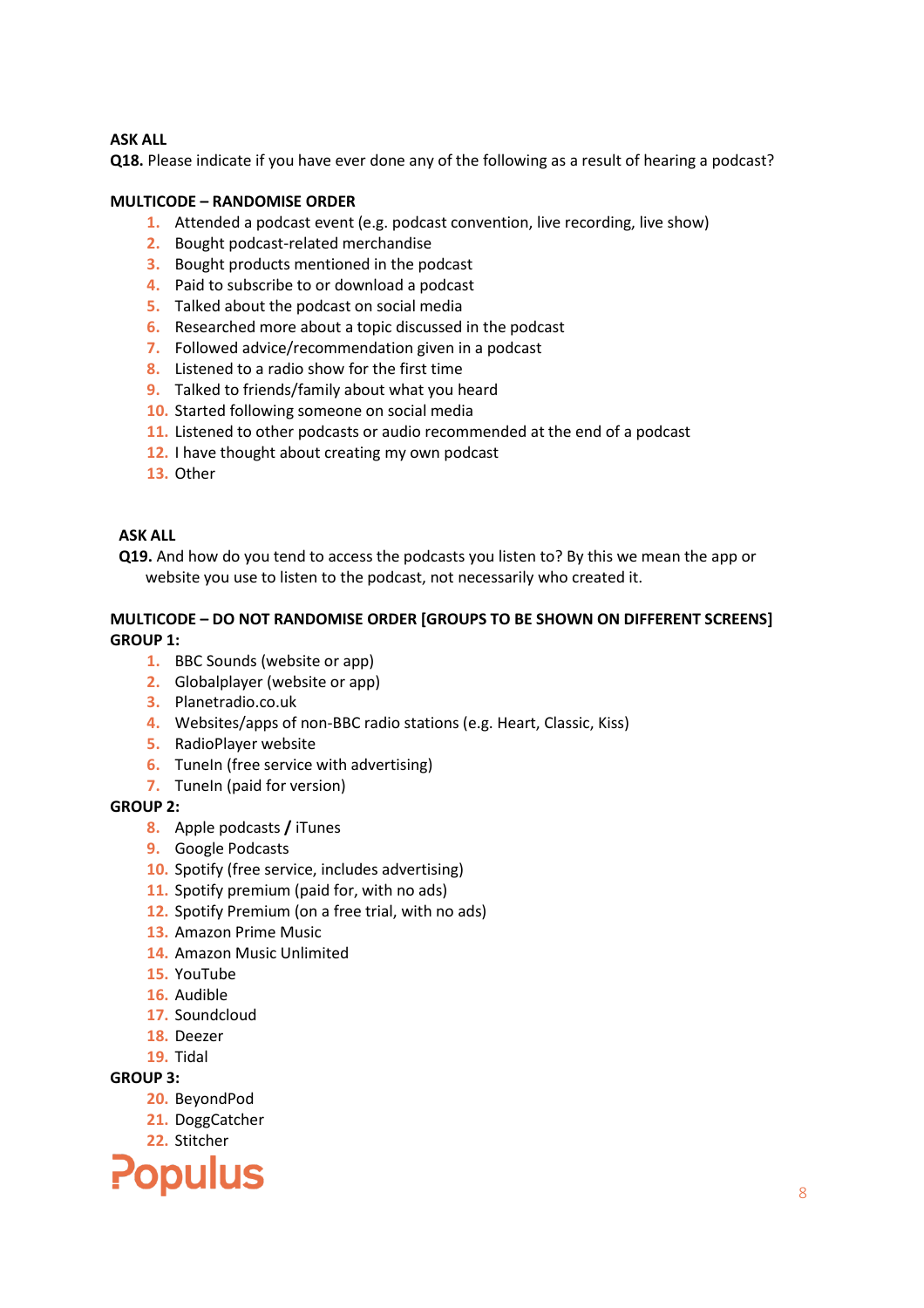- **23.** Pocket Casts
- **24.** Podcast Addict
- **25.** Overcast
- **26.** Castbox

## **GROUP 4:**

- **27.** Website or app of the podcast itself (please specify) e.g. *serialpodcast.org, thisamericanlife.org, woodenovercoats.com*
- **28.** Newspaper or magazine site/app (e.g. The Guardian, The Times, New York Times)
- **29.** Other website/app (please specify) **– SHOW LAST; VERBATIM - NOT CODED**

## **PIPE THROUGH PLATFORMS SELECTED FROM Q19**

**Q19B.:** And which of these do you use most often for listening to podcasts? (All selected at Q19) Select one only

## **ASK ALL WHO SELECT CODE 4 IN Q19 (WEBSITES/APPS OF NON-BBC RADIO STATIONS)**

**Q19C:** How many websites/apps of non-BBC radio stations (e.g. Heart, Classic, Kiss) do you use for listening to podcasts?

## **WRITE IN NUMBER**

## **ASK ALL WHO SELECT CODE 28 IN Q19 (NEWSPAPER OR MAGAZINE SITE/APP)**

**Q19D:** How many newspaper/magazine sites/apps (e.g. The Guardian, The Times) do you use for listening to podcasts?

## **WRITE IN NUMBER**

## **ASK ALL WHO SELECT CODE 27 IN Q19 (WEBSITE/APP OF THE PODCAST ITSELF)**

**Q19E:** How many websites/apps of the podcast itself (e.g. *serialpodcast.org, thisamericanlife.org, woodenovercoats.com)* do you use for listening to podcasts?

## **WRITE IN NUMBER**

## **PIPE THROUGH PLATFORMS SELECTED FROM Q19 [SHOW AS GRID]**

**Q19C:** Which of these devices do you use to access each of the following platforms that you use?:

- 1. Smartphone
- 2. Tablet
- 3. Laptop
- 4. PC
- 5. Smart speaker
- 6. Smart TV
- 7. Other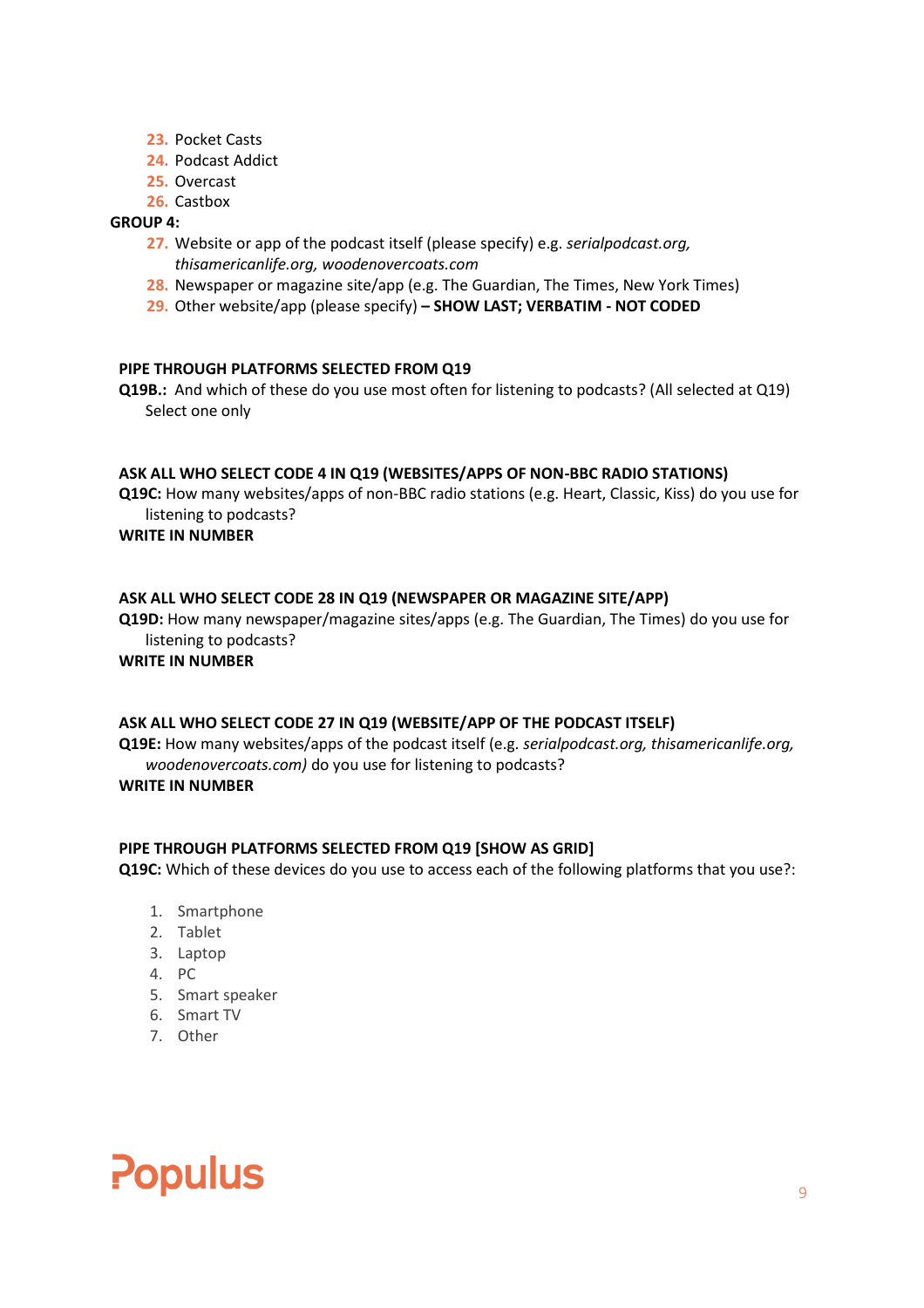**Q20a.** Thinking about the ways in which you can access podcasts, how important, if at all, are the following?

## **GRID ROWS – RANDOMISE ORDER**

- **1.** Range of podcasts
- **2.** Content from a range of different providers
- **3.** Quality of podcasts
- **4.** Ease of use
- **5.** Ease of navigation
- **6.** Auto-download of episodes
- **7.** Exclusive content only available through that platform
- **8.** Syncing across devices
- **9.** Can use it easily on my smartphone
- **10.** Compatibility with smart speaker
- **11.** Smart playlists
- **12.** Episode previews
- **13.** Play video as audio
- **14.** Speed adjustment
- **15.** Push notifications
- **16.** Customisation options
- **17.** Social sharing options, e.g. short clip shares
- **18.** The service is free
- **19.** Recommendations/personalisation

## **GRID COLUMNS – SINGLE CODE**

- **1.** Very important
- **2.** Quite important
- **3.** Neither important nor unimportant
- **4.** Not very unimportant
- **5.** Not important at all

## **MAX 2 ACCESS POINTS TO BE RATED**

## **TIER 1 - PRIORITY: ASK FOR OR 8 (BBC Sounds) IF SELECTED AT Q19**

## **TIER 2: ASK CODES 10 (GlobalPlayer), 2 (Apple Podcasts), 4 (Spotify), IF SELECTED AT Q19 TIER 3: ASK FOR ALL OTHER CODES IF SELECTED AT Q19**

**Q20b.** You said you use **[INSERT PLATFORM FROM Q19]** to access podcasts. How good or bad, are they on each of the following:

## **GRID ROWS – RANDOMISE**

- **1.** Range of podcasts
- **2.** Content from a range of different providers
- **3.** Quality of podcasts
- **4.** Ease of use
- **5.** Ease of navigation
- **6.** Auto-download of episodes
- **7.** Exclusive content only available through that platform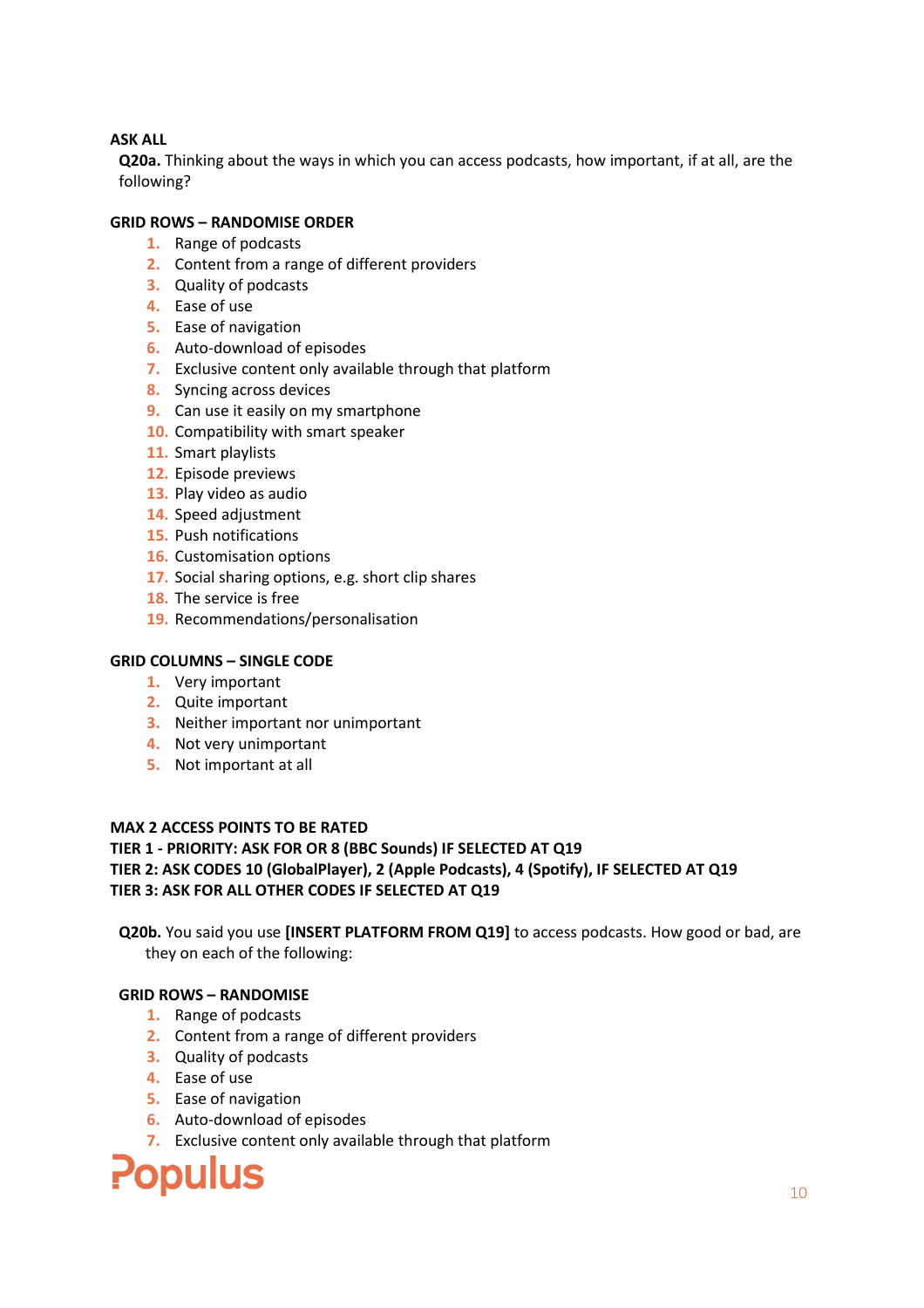- **8.** Syncing across devices
- **9.** Can use it easily on my smartphone
- **10.** Compatibility with smart speaker
- **11.** Smart playlists
- **12.** Episode previews
- **13.** Play video as audio
- **14.** Speed adjustment
- **15.** Push notifications
- **16.** Customisation options
- **17.** Social sharing options, e.g. short clip shares
- **18.** The service is free
- **19.** Recommendations/personalisation

## **GRID COLUMNS – SINGLE CODE**

- **1.** Very good
- **2.** Quite good
- **3.** Neither good nor poor
- **4.** Quite poor
- **5.** Very poor
- **6.** Don't know

## **ASK ALL WHO DO NOT USE A SMART SPEAKER FOR PODCASTS IN Q19C**

**Q20C.** Why do you not use a smart speaker to listen to podcasts? (a smart speaker could include Amazon Echo, Google Home or Apple HomePod among others)

- **1.** I don't own a smart speaker
- **2.** I prefer to listen through my headphones / earbuds
- **3.** I don't want to disturb others in my household
- **4.** Listening to podcasts is a personal experience which you don't get from smart speakers
- **5.** I tend to listen to podcasts when I'm moving around the house so a smart speaker is not appropriate
- **6.** I don't have a smart speaker in my room where I tend to listen to my podcasts
- **7.** I tend to listen to podcasts when I'm outside of the house
- **8.** Other (please specify)

## **ASK ALL**

**Q21.** How often, if at all, do you listen to the following types of podcasts?

## **GRID ROWS – RANDOMISE ORDER**

- **1.** Podcasts that also have videos e.g. TEDtalks
- **2.** Podcasts linked to TV programmes (e.g. Love Island, Strictly Come Dancing, West Wing)
- **3.** Podcasts which are catch-up versions of BBC radio programmes e.g. BBC Radio 2 breakfast show, BBC Radio 4 Today programme
- **4.** Other BBC podcasts not originally broadcast on radio (not including TV programme podcasts) *[locked with 3]*
- **5.** Podcasts from non-BBC radio stations e.g. *Heart Breakfast podcast, Frank Skinner Show*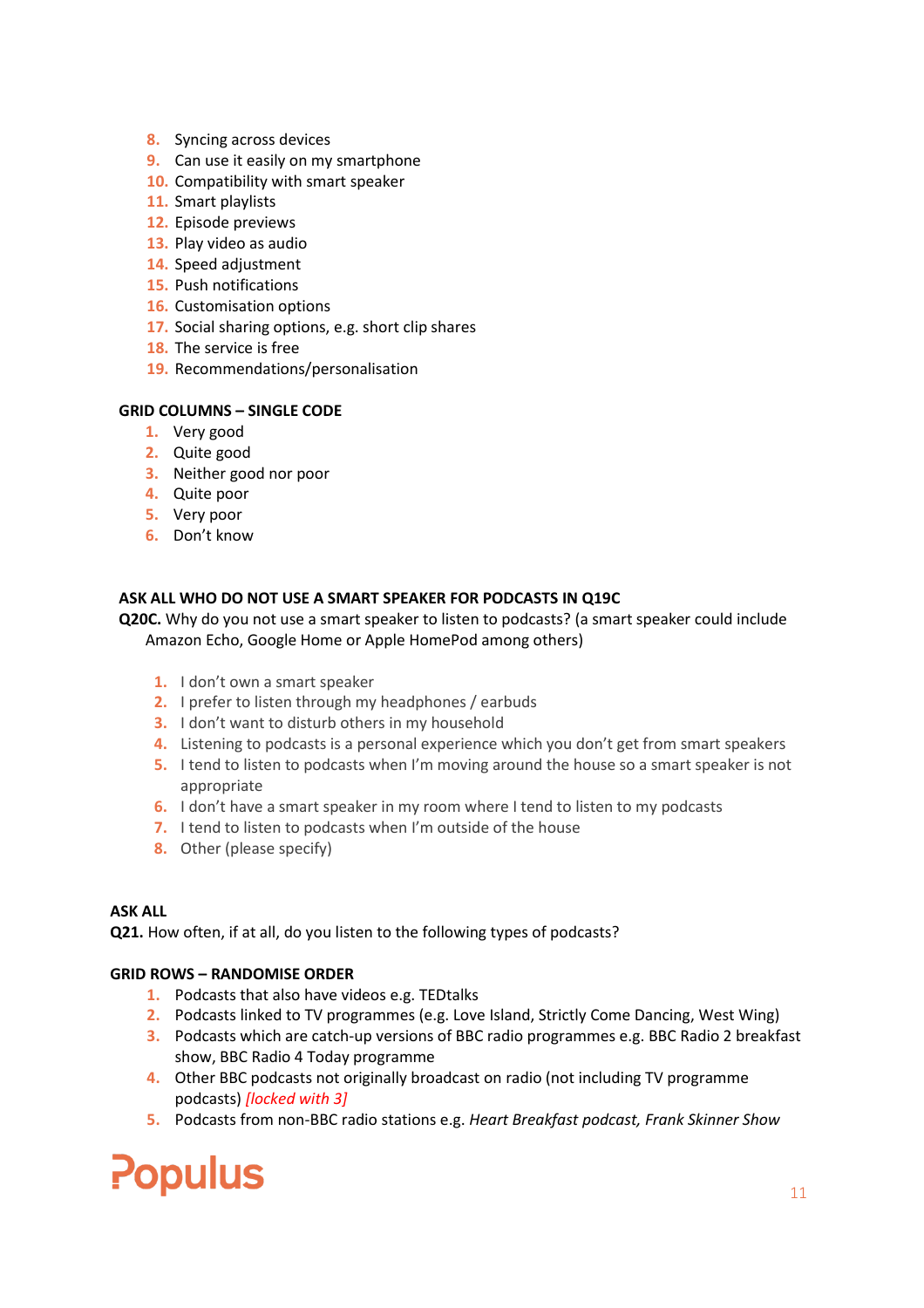- **6.** Podcasts made by newspapers or Magazines e.g. *Sun, Telegraph, Guardian, Economist, Monocle, New York Times*
- **7.** Podcasts by celebrities
- **8.** Other independent podcasters *[locked with 9 and to be shown at end]*
- **9.** Other

## **GRID COLUMNS – SINGLE CODE**

- **1.** Several times a day
- **2.** About once a day
- **3.** Several times a week
- **4.** About once a week
- **5.** Several times a month
- **6.** About once a month
- **7.** Less often
- **8.** Never

## **ASK ALL SELECTING YOUTUBE AT Q19**

**Q21B.** You said you use YouTube to listen to podcasts. Which of these best describes why you use it for podcasts (Please select all that apply):

- **1.** I prefer to watch the podcast rather than listening to it only
- **2.** There is a greater choice of podcasts to listen to
- **3.** I use YouTube for other things so it's easier to switch to podcasts
- **4.** Podcasts are easier to find on YouTube
- **5.** I like the recommendations on YouTube
- **6.** I like to see what else is on the various YouTube channels I use for podcasts
- **7.** I like to read the comments from other people
- **8.** Other (please write in )

## **ASK ALL**

**Q22.** Thinking about the amount of podcast listening you do nowadays, do you do more or less of these other activities as a result of your podcast listening?

## **GRID ROWS – RANDOMISE ORDER**

- **1.** Listening to radio
- **2.** Listening to music streaming services (E.g. Spotify)
- **3.** Listening to my personal music collection (e.g. music stored on a digital device or via a CD, vinyl record, cassette tape)
- **4.** Reading books
- **5.** Listening to audiobooks
- **6.** Reading newspapers (print or online)
- **7.** Watching TV or films
- **8.** Playing electronic games (e.g. on mobile device)
- **9.** Browsing the internet

## **GRID COLUMNS –SINGLE CODE**